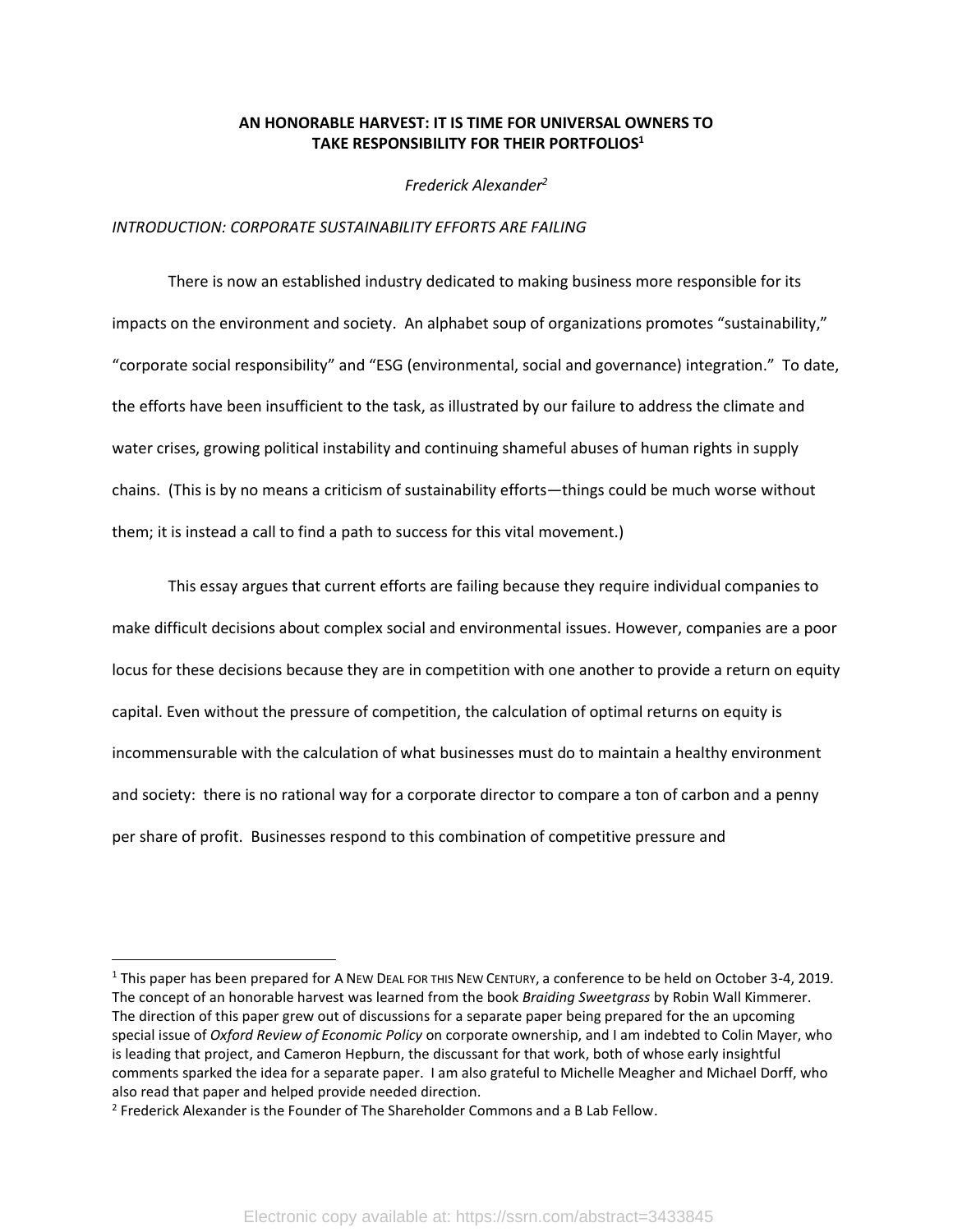incommensurability by only implementing those sustainability measures that are compatible with optimizing returns on equity, rather than those necessary to actually solve the sustainability problem.

In an economy based on market competition, we cannot rely on *individual* businesses to selfimpose basic sustainability rules that take priority over profit. By their nature, these critical sustainability boundaries must be implemented *collectively* in order to be effective. While law and regulation would be the traditional avenues for addressing the broad societal concerns that comprise sustainability, governments themselves suffer from collective action issues in a global economy where jurisdictions compete for jobs and revenue.

The ongoing failure of either business or government to systematically address these issues has created a crisis: business practices are eroding the environmental and social structures that undergird our civilization. If we cannot devise a method for implementing difficult decisions about carbon, inequality and other systemic issues, we will continue to just tinker around the edges of concerns that threaten human thriving, rearranging deck chairs as our global economy sinks.

This essay argues that at this historical moment, the global investor community is the appropriate locus for the collective decision-making necessary for a sustainable economy. The power exerted by institutional investors through allocation and stewardship of equity capital can be used to insist on more sustainable business practices. Because they are diversified across thousands of companies, these investors can bypass the competitive bottleneck for margin and capital that holds sustainability back at the company level.

I urge asset owners to consider these arguments, and to act to begin establishing sustainability parameters for all businesses, as our window of opportunity is rapidly closing.

*WHAT SHAREHOLDERS WANT: COMMON STOCK BEARS RISK AND MAINTAINS CONTROL*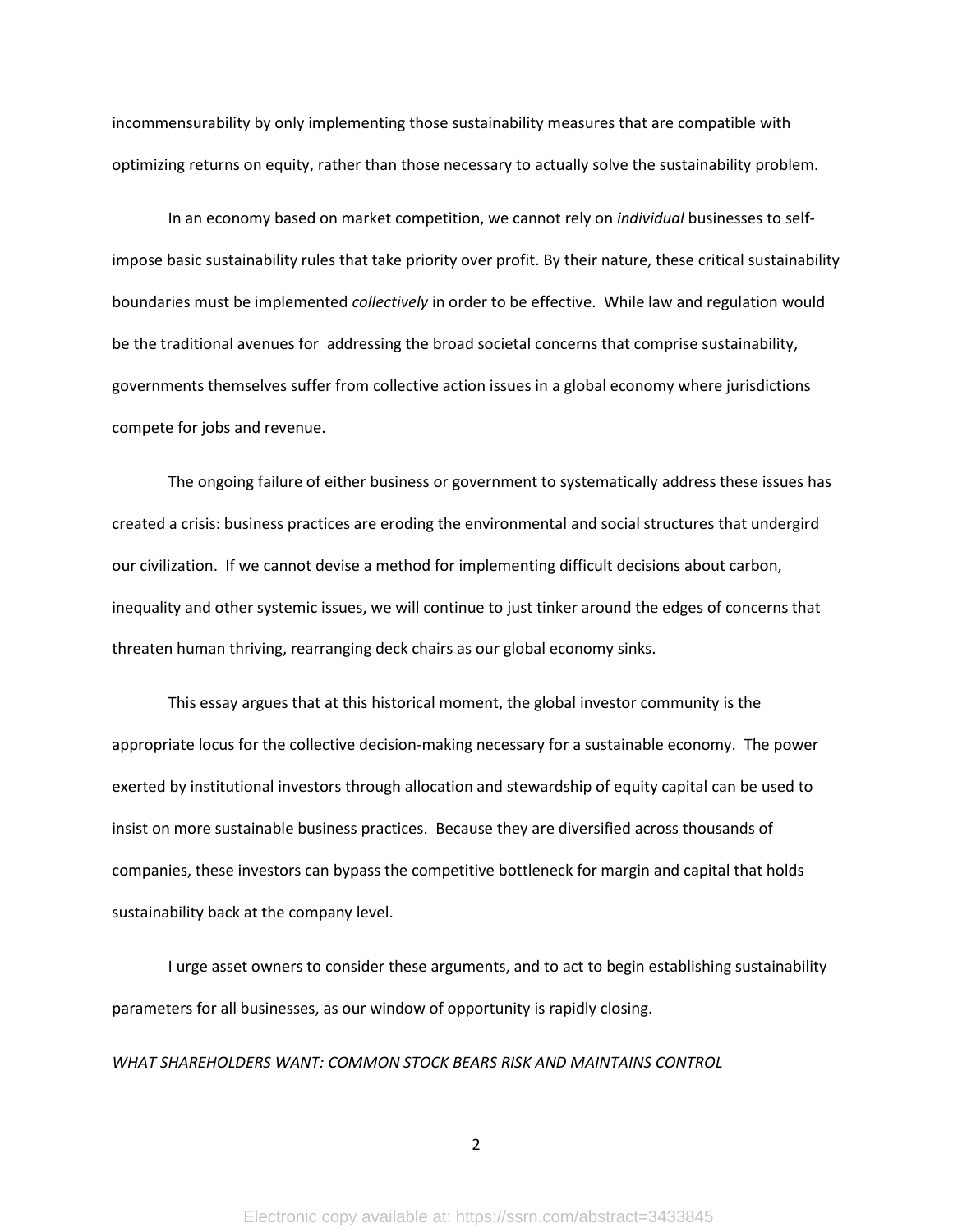Business is risky. That risk is first borne by common equity. Before a company can pay dividends or payments to its shareholders, it is supposed to pay its creditors, including workers, lenders and suppliers, and even tort creditors who have sued or could sue the company for wrongdoing. When a company goes bankrupt, it is there is often nothing left for shareholders.

But risk has an upside as well as a downside. After all the creditors are taken care of everything that is left goes to the shareholders. It is the shareholders who benefit the most when a company does well. Indeed, when you hear about workers getting rich (like the employees of a Microsoft, Apple or Facebook), it is usually because they were given shares or options to buy shares, so that they shared in the upside risk as shareholders.

The major businesses that influence the economy around the world require large amounts of this risk capital to buy equipment, pay employees and provide financial stability. Lenders, customers, suppliers and other third parties will be hesitant to commit to an entity that does not have a significant cushion of capital to bear the risk of business reversals. This is true for manufacturers that need to buy equipment, software and pharmaceutical companies that need to finance research and development and utilities that must build energy plants and erect huge distribution systems.

Significant amounts of equity finance thus stand behind these juggernauts of the capitalist economy; a controlling share of the money providing that financing comes from institutional investors, including defined benefit pension plans, insurers, sovereign wealth funds, endowments, foundations and pooled investment vehicles like mutual funds. These funds invest in the \$70 trillion global public equity markets (listed companies) and the \$10 trillion global market of private equity and venture capital partnerships. The ultimate owners of these large pools of investments are, for the most part, ordinary human beings—workers, citizens, students, insured and other beneficiaries of the funds.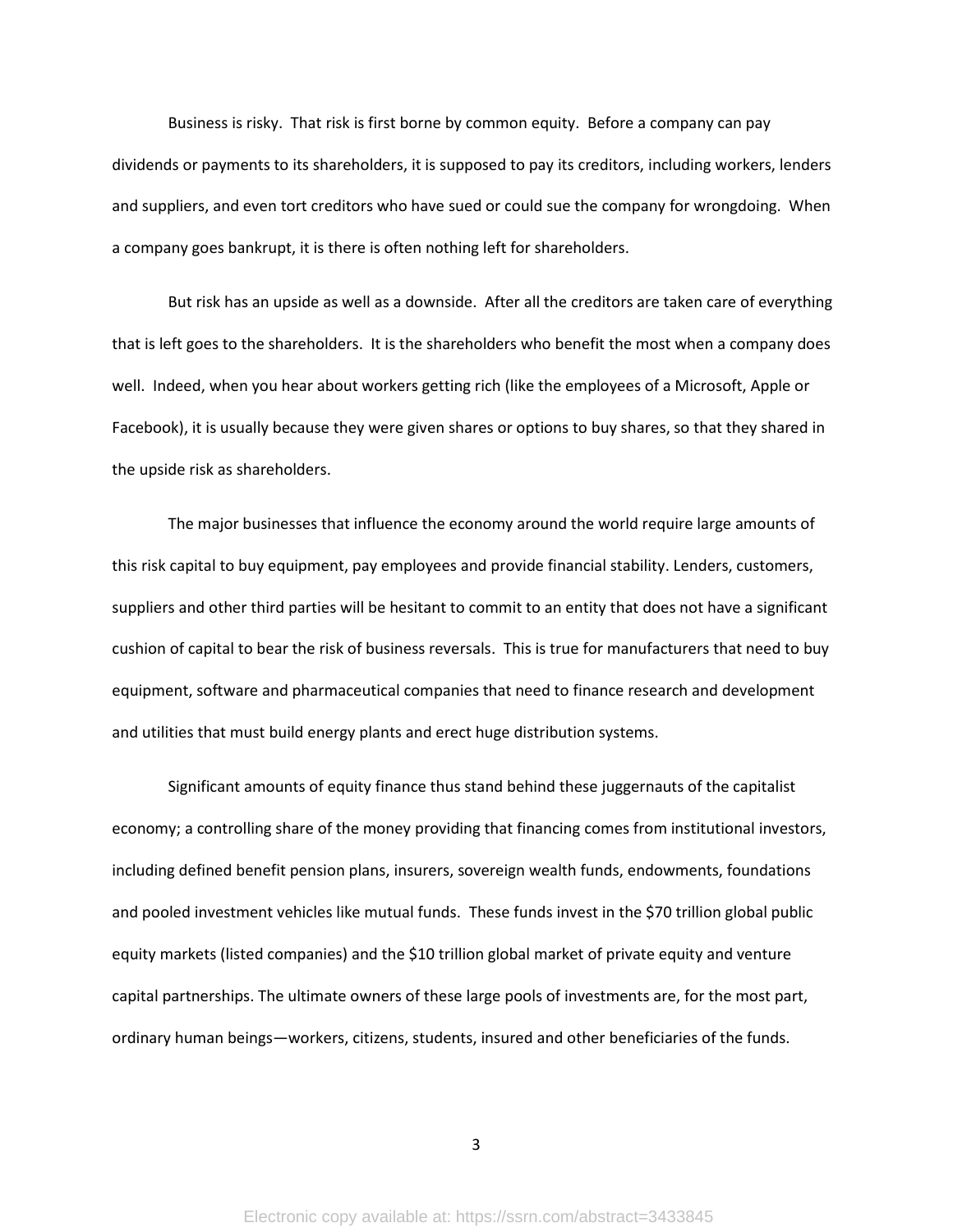The residual risk bearing common shareholders (or their agents or appointees) have the great authority over companies through decisions of where to invest and how to vote shares once an investment is made. For example, a defined benefit pension plan is run by trustees on behalf of workers, and those trustees invest a portion of the assets into common shares, and, in general, those common shares entitle the holders to elect directors who manage or oversee the management of the corporation. Thus, although the workers do not make direct decisions about the business, the trustees of their retirement plan, working as fiduciaries on their behalf, have the ability to change the direction of a corporation by electing directors.

### *BUSINESSES ARE DESIGNED TO PURSUE PROFITS, WHICH CAN BE GOOD*

This system of control and residual risk bearing biases managers in favor of common stock corporate executives seek to increase the residual value that is available for shareholders. Corporate law and finance scholars debate the nature of that bias, and the degree to which it reflects a legal mandate that controls the obligations of corporate directors and fund trustees. This debate, however, is largely around the edges. The \$80 trillion of risk capital circulating through our global capitalist system exerts irresistible influence over business though its allocation and stewardship, and that influence is largely directed towards creating value for the ultimate owners of the capital, who are the human beneficiaries of the institutions that dominate the equities markets.

This does not mean that corporate directors only consider the interests of shareholders. Business is complex, and successful operation requires balancing the interests of multiple constituencies, including workers, customers and communities. Wise managers may sacrifice shortterm returns in order to pursue innovation, develop a loyal workforce or head off regulation. Thus, a manufacturer might decide to spend money on research and development, on paying workers more than the labor market would require and on reducing its carbon emissions. All of these actions might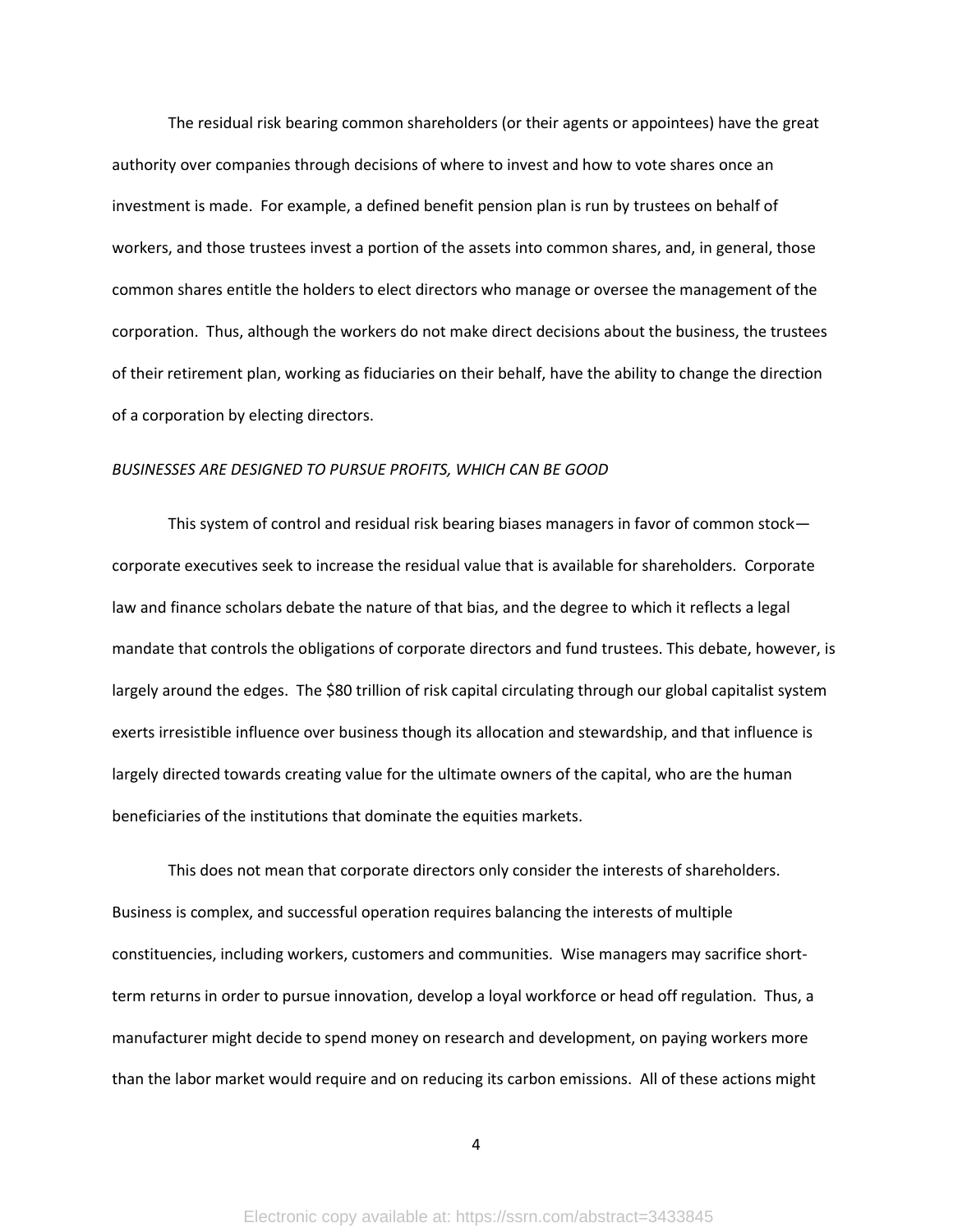decrease the return to shareholders initially, but pay off in the long run, because the company may end up with innovative products being manufactured and sold by a loyal and motivated workforce to consumers proud to support a company that protects the environment. These sorts of trade-offs between the short and long term are the stuff of business.

But these difficult decisions are made in a competitive environment. Companies are designed to create profits, even if there are difficult decisions to be made about whether to forgo today's gains for more profits tomorrow. That is why managers constantly seek to justify long-term investments in terms of shareholder value—they do not tell shareholders they are paying employees more than necessary because they are altruistic—instead they argue that a higher-than-market pay scale is an "efficient wage" that motivates workers and keeps them from looking for other work; R&D is justified to shareholders not by the good it will create in the world, but by the future profits that new products will bring. And carbon emission reduction is justified to the capital markets by the need to get ahead of the curve of coming regulation—or even to forestall such regulation—but never simply because we need to limit the concentration of carbon in the atmosphere to preserve prospects for our descendants.

Anyone who has spent time in a large business understands that there is a constant pressure to lower costs and increase margins. And anyone who has taken Econ 101 understands that this pressure is a key factor in increasing productivity, making us materially better off year after year. The competition to create profits and thus value for shareholders, especially over the long term, can lead to innovations and efficiencies that allow our economy to do more with less, allowing billions of human beings around the world to live long and comfortable middle class lives, and has the potential to lift millions more out of poverty every year. But the profit motive has a dark side, as well.

### *PROFITS WITHOUT HONOR: EXTERNALITIES AND EXPLOITATION*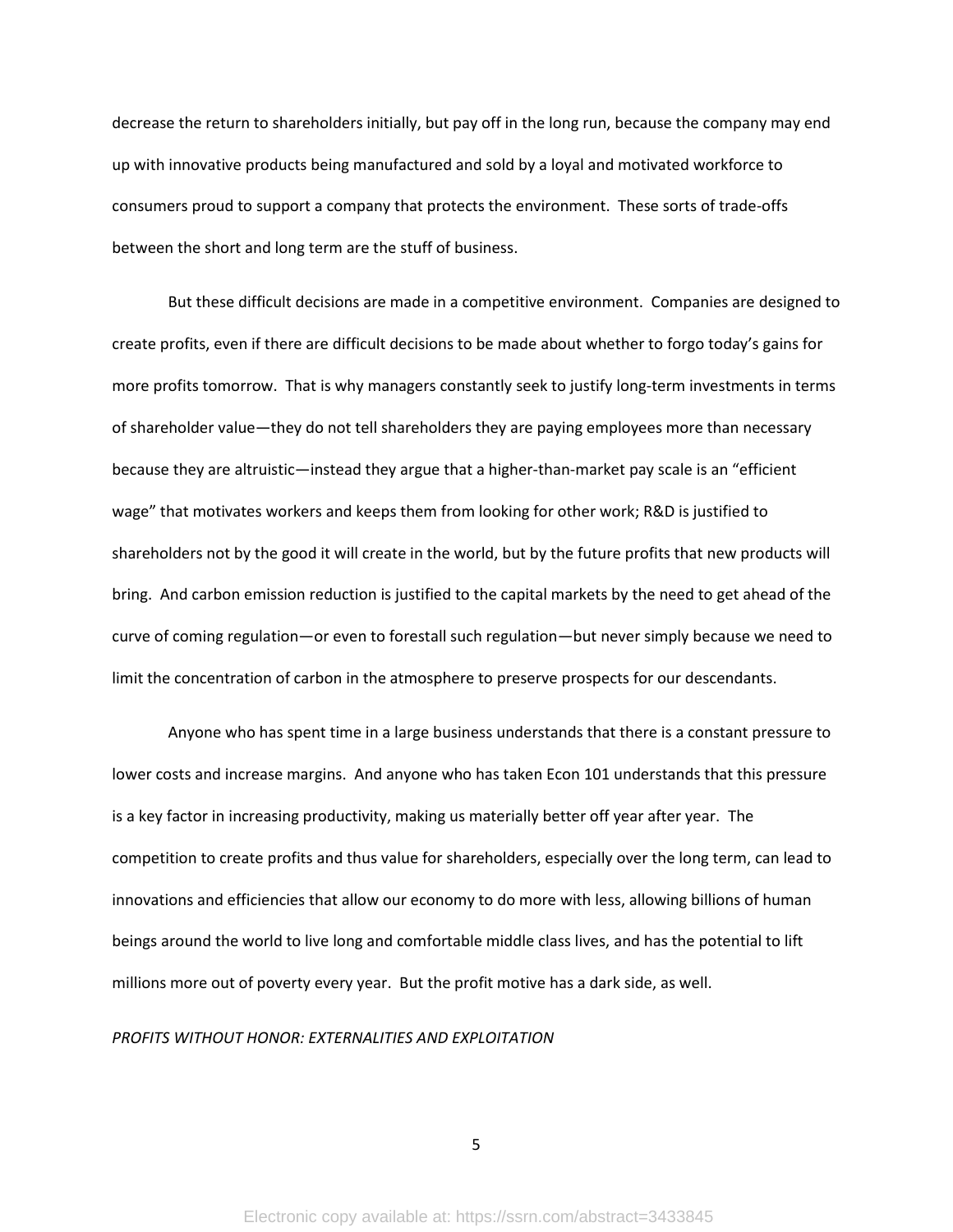While shareholder return can derive from real value creation, it can also come from depleting resources that benefit others, or from exploiting the powerless. An obvious example is slave labor: forcing human beings to work for bare subsistence may prove profitable, by allowing a company to make more profit. Sadly, this is not an unrealistic example—supply chains extend around the globe, and some industries in some jurisdictions have working conditions that are not meaningfully different from slavery. It is quite possible that a child as young as seven helped mine the cobalt ore used to make your smart phone battery, and that that child has since died from neglect.

Maybe this conduct is good for a company's share value, or perhaps it will decrease that value in the long run if the reputation of the company suffers, or if the failure to address this human rights disaster leads to costly regulation. But the overarching problem for sustainability is that the decisions on this issue are being made by corporate managers seeking profit, so that the financial question factors into every calculation of where to buy raw materials and how much money to spend on supply chain auditing.

The same analysis applies for environmental issues. A company's current bottom line may be hurt if it acts to reduce the amount of atmospheric carbon concentration it is responsible for. Some of its profit may be derived from using up our very limited capacity to emit carbon before significantly reducing the quality of life for current and future generations. As with modern slavery, there certainly may be carbon questions where the long-term interests of society and the long-term interests of a company's shareholders coincide; perhaps a company could decrease its carbon emissions by 10% through a combination of efficiency, change in fuel and circular business models. The board might calculate that the upfront cost for reduction will be paid for by lower energy bills down the road, reputational benefit and employee morale building. On the other hand, the board might determine that an additional 10% reduction would be more costly and deliver less incremental benefit to shareholders.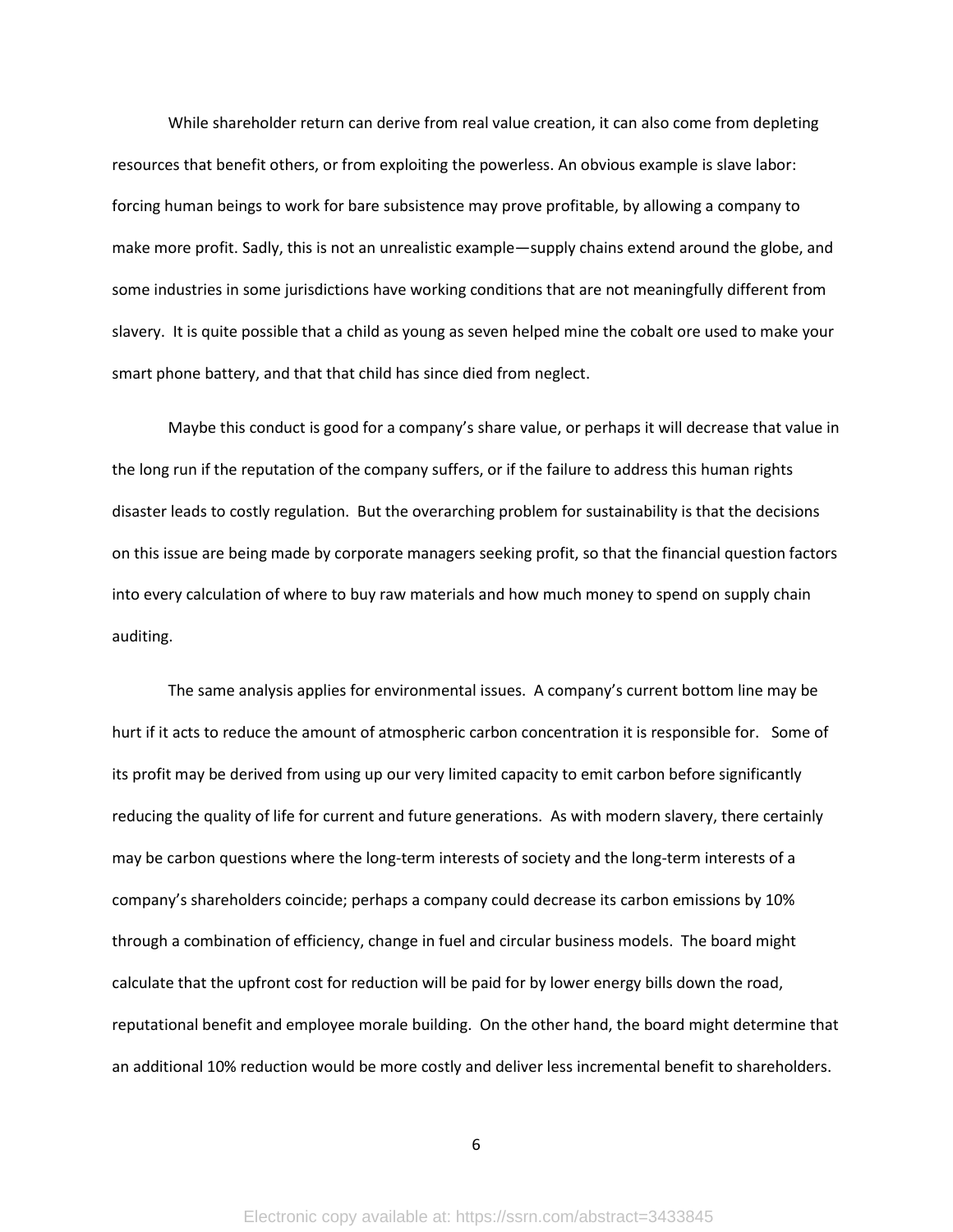The important point to remember from these illustrations is that the current sustainability movement tries to improve internal company decisions as to whether to preserve or deplete an important public good, and the individuals who run the company must factor in questions of profit and loss with each decision they make. They cannot afford to ignore that factor, or to make honorable sacrifices that competitors choose not to make.

# *GOVERNMENT'S JOB?*

At this point some readers may think that we solve this decision-making problem with laws and regulations. After all, don't we have laws to require certain wage and benefit rules? Don't we have rules about emissions and regulators who protect consumers from companies looking to make a buck at others' expense?

While such regulation is certainly an important function of government, the fact is that in a complex and globally interdependent economy, it is quite difficult for government to completely fulfill the role of protector of the environment and society. With global markets and jurisdictions competing for investment and jobs, companies can arbitrage regulation by moving production to regions with weak regulation. Think of those cobalt batteries in smartphones, purchased in the United States, made in China with minerals mined in the Democratic Republic of Congo and spinning out royalties through a tax haven.

Moreover, companies have become very powerful, and are able to influence regulation in order to grow profits even if they come at the cost of common goods like a clean environment or stable markets. Thus, we see large contributions made to political campaigns by profit-seeking corporations in order to influence legislation that may interfere with those profits. Once again, companies are designed to optimize profits, and influencing legislation is one way to do that.

### *GRAZING THE COMMONS*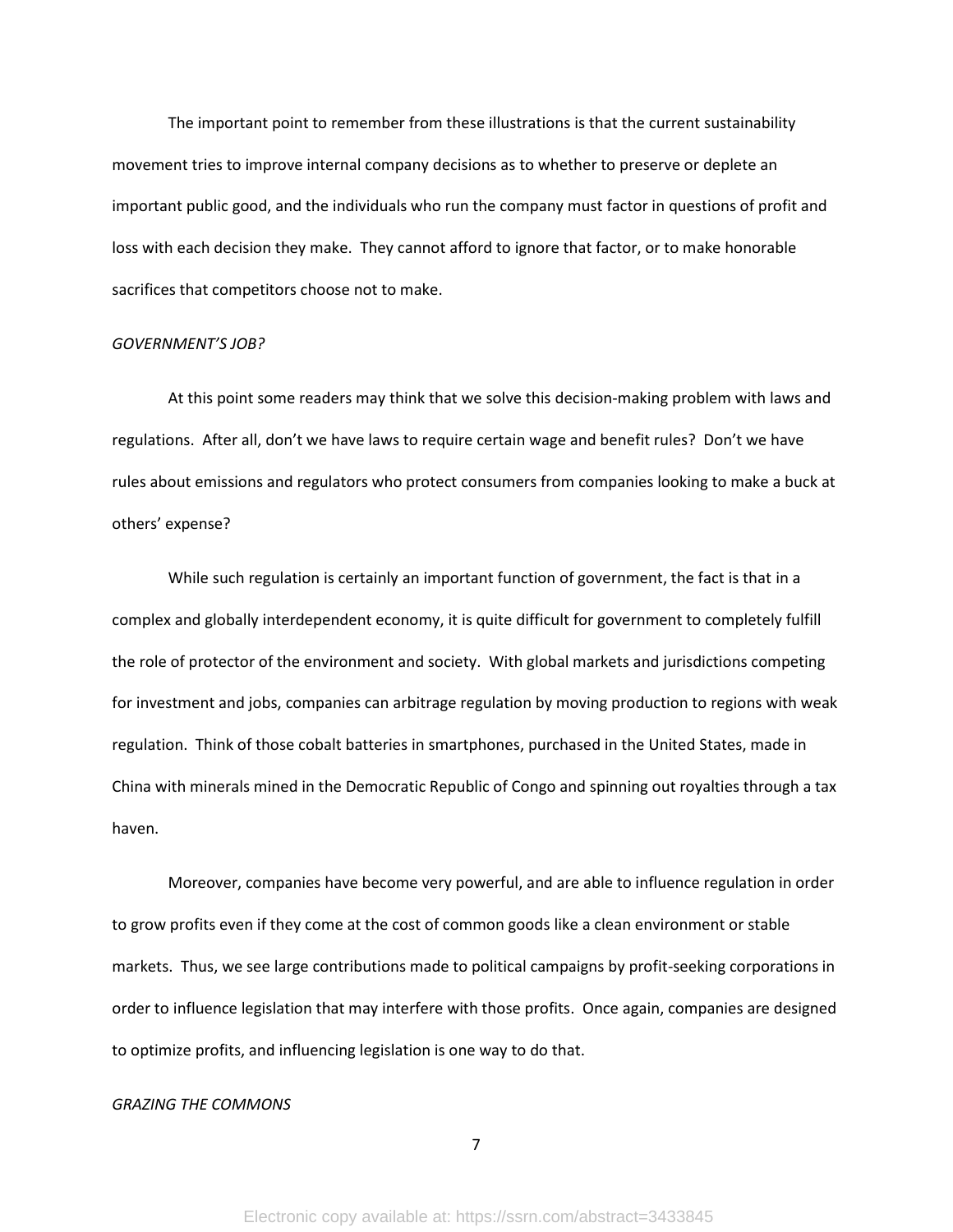The dynamic I have been describing is leading to tragic and alarming consequences. Despite our understanding of the terrible risks of climate change, we are increasing, not decreasing, carbon emissions. Industry remains willing to buy minerals hand mined by children. And society's growing material wealth becomes more concentrated in the hands of the few while a billion human beings live on a dollar a day. Billions of other sentient beings live and die in misery without any consideration whatsoever.

These sad deeds are not the results of evil people for the most part. They result from historical contingencies, including the fact that, in a span of a few hundred years, the human condition has been drastically changed by a combination of capitalism, fossil fuel, technology and other factors. We have gone from a population of hundreds of millions subsisting on a generally (if not entirely) circular and isolated agricultural basis to seven and a half billion humans in a complex, interdependent global economy producing ever increasing amounts of industrial and digital goods and services. In the growth stage, the material benefits from honorable profits from value creation outweighed the dishonorable profits that came from exploitation.

But the resulting market economy provides no check on profits made through the destruction of significant portions of limited planetary and societal resources, creating a global tragedy of the commons. Some of the very factors that fueled growth and increased material well-being—free markets and capitalism—are now rewarding companies that deplete social and environmental resources that contribute to our common good, or violate principles that underlay our common humanity, as long provide competitive shareholder returns. Competition got us here, but we need another plan to maintain what we have.

It is not simply a matter of breaking old habits, however. The corporate behavior that is leading to collective large-scale disaster is perfectly rational from an individual company perspective. Because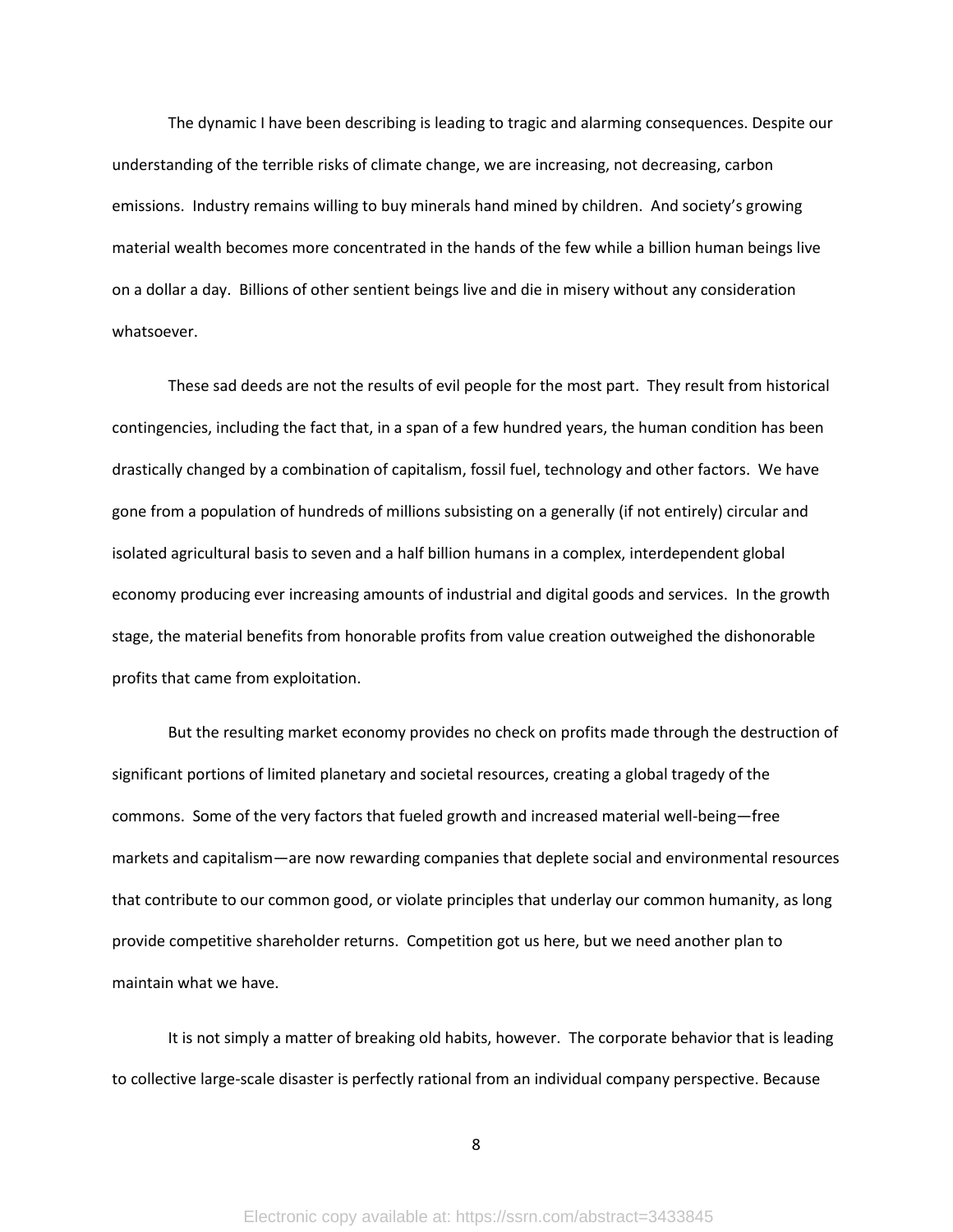each company makes up a small part of the whole system, no single company is responsible for systemic outcomes. If a company can improve its long-term profitability by generating a little more carbon, it will not have a cognizable effect on the climate, but it can affect its own profits significantly. It is a classic example of the prisoner's dilemma: whether or not the world gets its act together, any one company will always be better off exceeding its fair share of our collective resource budget. Thus, like the villagers who are each rationally incentivized to overgraze the common meadow, leading to failure for the entire village, rational companies make decisions not to audit supply chains or use renewable energy because they have no rational reason to do otherwise. How can we instill the value of an honorable harvest?

### *CREATING A BOUNDARIES*

But if the system that is brutalizing workers and threatening humanity's future is the system that brought medicine, stable food supplies, education and longevity to billions in the middle class, have we arrived at a Morton's Fork, with no good option? Do we need to choose between the poverty of the pre-industrial age and apocalyptic fears for tomorrow?

No.

The problem is not industry, technology or global trade. It isn't human nature or the nature of capitalism. The problem is that we have not found a way to take the destructive and exploitive choices off the table. Capitalism is very good at finding solutions to solve problems of production and distribution because markets are very good at bringing resources, financial capital and labor together to find those solutions. The problem is not with the tools we use, but with the fact that we fail to discriminate between profits that come from solving problems and profits that come from endangering our future or exploiting others.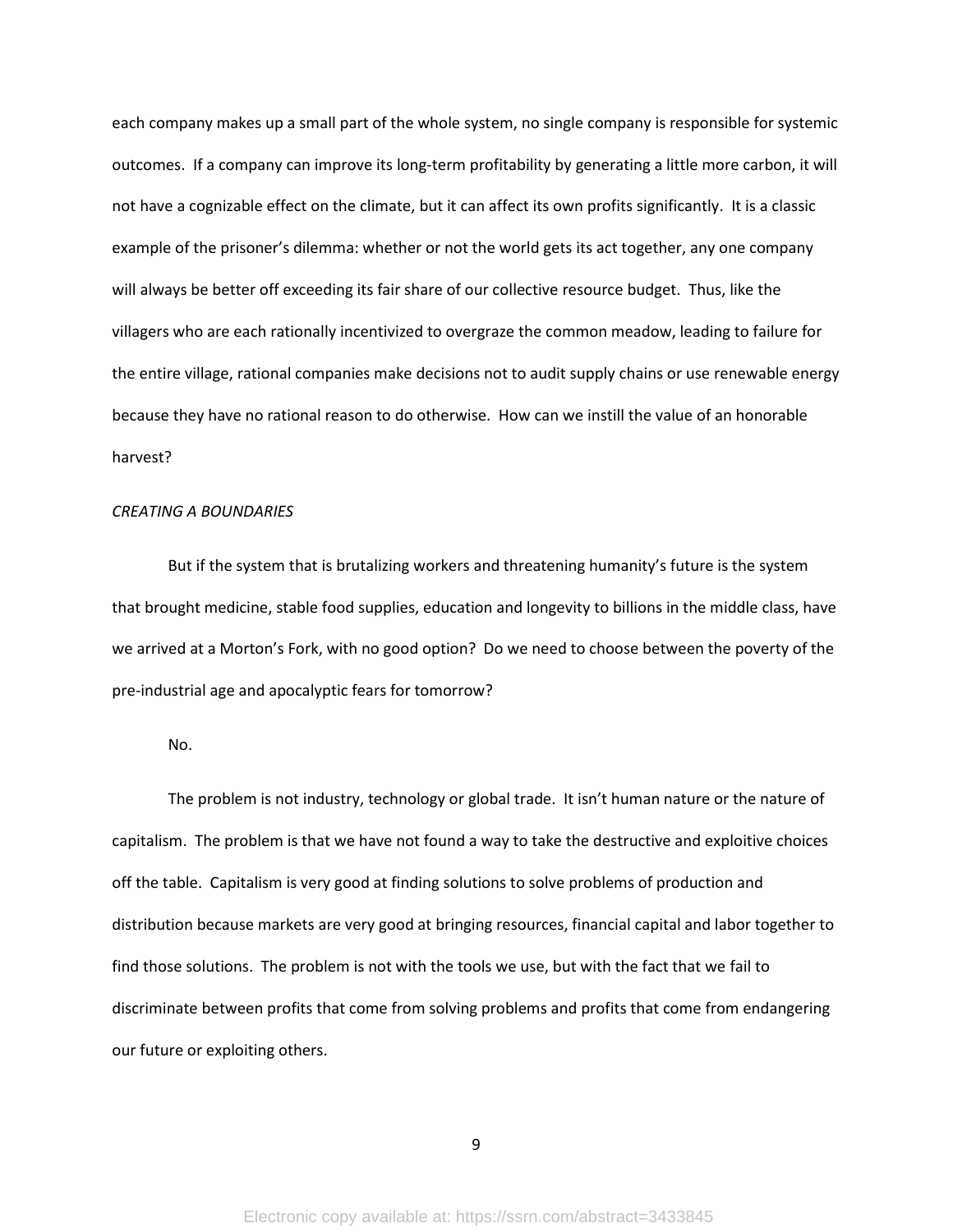We need to discriminate between the honorable and the dishonorable. If all businesses were required to limit their resource budgets to their fair share of the commons, they would compete to find the most efficient way to do so. If they were required to have a demonstrable zero-tolerance policy for modern slavery in their supply chain, there would be competition to provide for such verification in the most efficient way possible. But, as noted above, government seems to be failing at the job of providing those boundaries. Is there an alternative?

There is.

### *THE POWER OF UNIVERSAL OWNERS*

Institutional owners collectively control a huge portion of portion of private enterprise around the world, either directly through investment in public companies and private equity, or indirectly through the supply chains that depend upon those companies. Modern investing techniques lead these investors to diversify their holdings across companies, asset classes and geographies; as a result, these investors—often called "universal owners"—are affected by the performance of equity as a class much more than by the relative performance of individual companies. As sustainability decision-makers, they should be immune to the prisoner's dilemma created by the competition among companies.

These universal owners can use their influence over capital to impose uniform rules that preserve social and environmental capital, including rules about resource use, worker treatment and human rights. They have the tools: institutional shareholders have used their power as voting shareholders to change the way that corporations are governed in the United States—twenty years ago, large companies listed in the United States generally had staggered boards, plurality voting and other structures that shareholders viewed as unfair. Institutional shareholders have used their influence backed by the implicit or explicit threat to remove directors—in order to reverse this scenario. Indeed,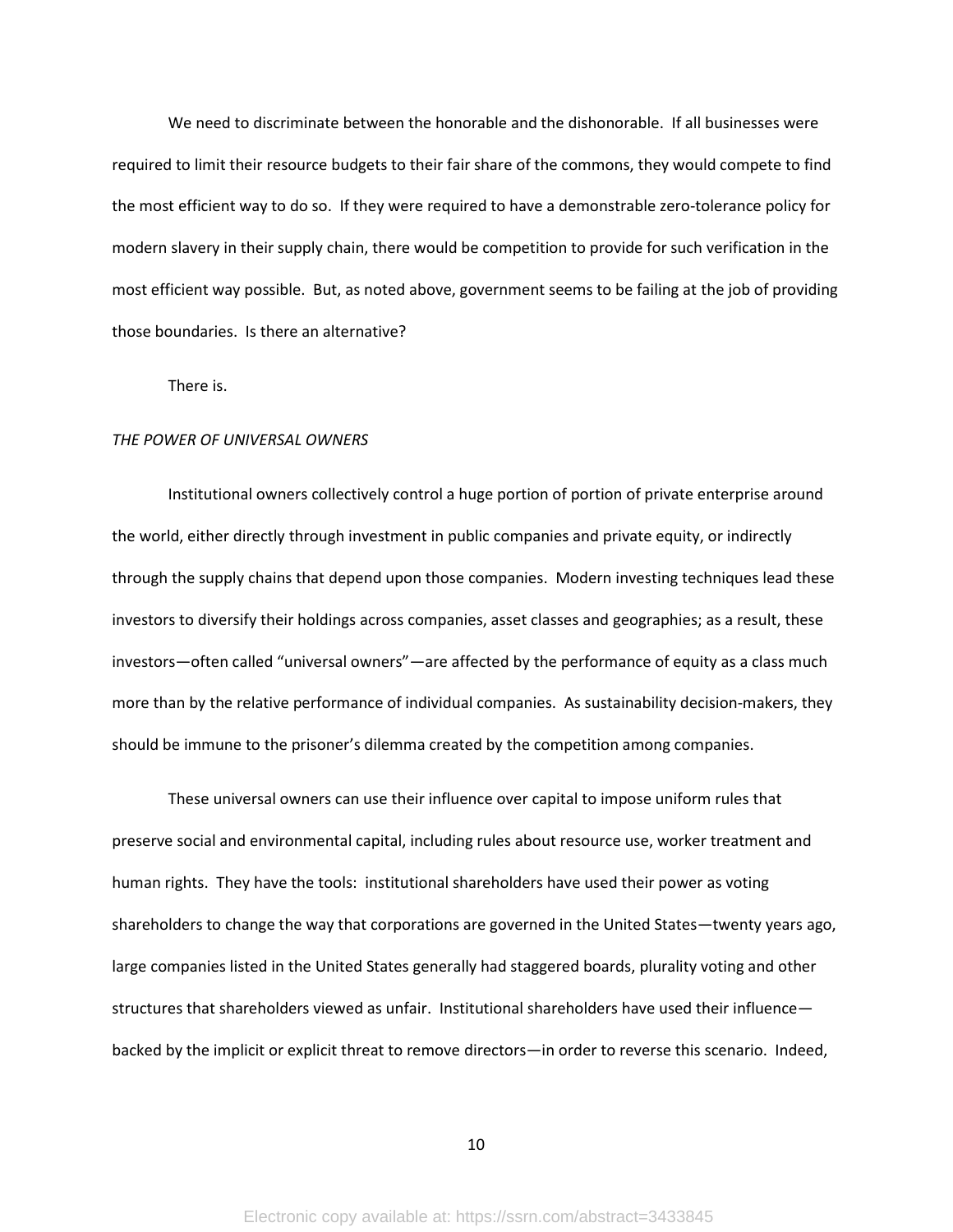now that they have been successful doing so, they have even more power to insist the companies in their portfolios act responsibly.

Many of these universal owners hold shares through giant asset managers like BlackRock, Vanguard and State Street, who have trillions of dollars in assets under management, making the organization and disciplined voting of these interests that much more possible. Even outside the public company sphere, it is these same institutions that invest in and negotiate with private equity and venture capital partnerships, giving them access to these companies as well. While they do not have direct access to family-owned companies, those companies are reachable through supply chains, as well as through regulation and newly established norms that universal owner action can instigate.

To reiterate, current efforts to make companies more responsible are haunted by the tragedy of the commons. These efforts continue to focus on decisions made by boards in the crucible of competition. That is why the current movement is insufficient—these companies will always be trying to figure out how to win the battle for increased margin at the same time they are deciding whether to throw another log on the global warming fire. Those decisions just aren't commensurable.

In contrast, if universal owners impose an environmental mandate, there will be no opportunity for directors to decide whether to engage—they will follow the mandate or lose their seats. The job of directors and managers will be to compete within the sustainably boundaries created by universal owner action.

## *BUT WON'T UNIVERSAL OWNERS BE JUST AS BAD AS INDIVIDUAL COMPANIES ON THESE ISSUES?*

Even if universal owners *can* impose rules for environmental and social sustainability, some will argue they have no motivation to do so. Instead, it will be argued that the trustees for pension funds or other asset owners are bound to make money for their beneficiaries, rather than acting as guardians of the commons or protectors of the exploited—honor just does not enter into their calculations.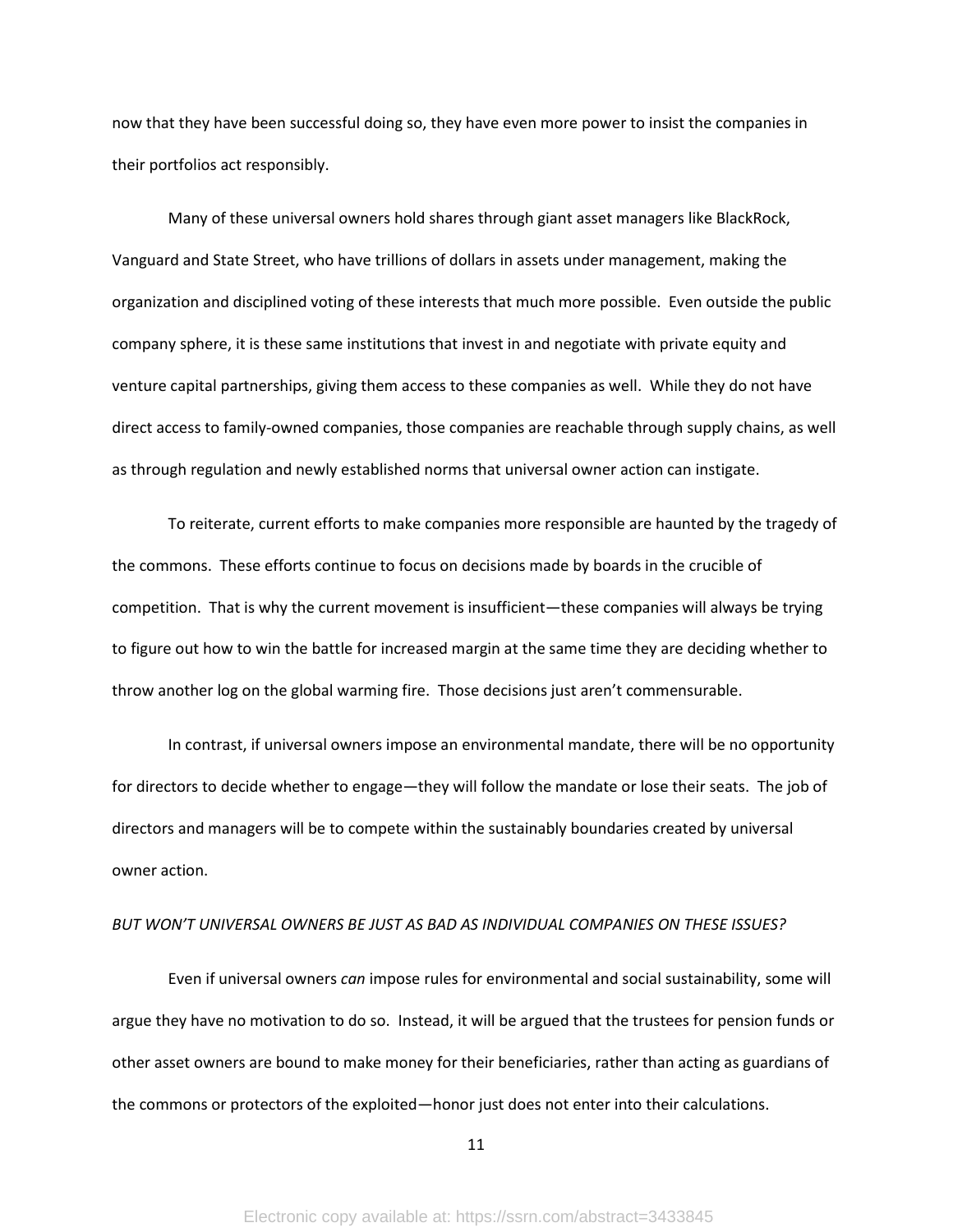In fact, however, the medium of universal ownership can change the message from harmful competition to constructive collective action: The interests of these owners run with companies collectively, not individually. In the tragedy of the commons, the individualistic pursuit of advantage ends up harming all the shepherds, because eventually the common resource is completely depleted. It is the same with a resource like sustainable carbon concentration: the climate crisis will devastate the economy. The fact is, companies as a class will do better if they can all restrain themselves; they just have no incentive to do so individually. In contrast, universal owners, who hold diversified investments across the economy, are motivated to insist that all companies sacrifice any individual benefit they might get from overgrazing, because the climate crisis threatens the long-term health of the economy. This is because many costs that are *externalized* by individual companies are essentially borne by other companies; because universal owners are diversified, they *internalize* these same costs.

It may still be objected that many of the costs that companies externalize are not internalized even by a universal owner portfolio—or at least not to the full extent of the value gained by the externalizing companies. Perhaps this is true—maybe companies are able to make so much money from raiding the commons that their profits will overcome the losses they will experience as rising seas, resource scarcity and growing social instability lower productivity. *But the beneficiaries of these funds and those they care about will suffer as individuals from these crises,* and surely their welfare should be taken into account.

But what about externalities that fall on the poorest—those who do not benefit from pensions or insurance at all? What about children digging cobalt from the ground with their own hands? Surely, they are not in any degree beneficiaries of the funds held by universal owners, and must therefore be disregarded by them and their fiduciaries?

### *THE HONORABLE OPPORTIUNITY*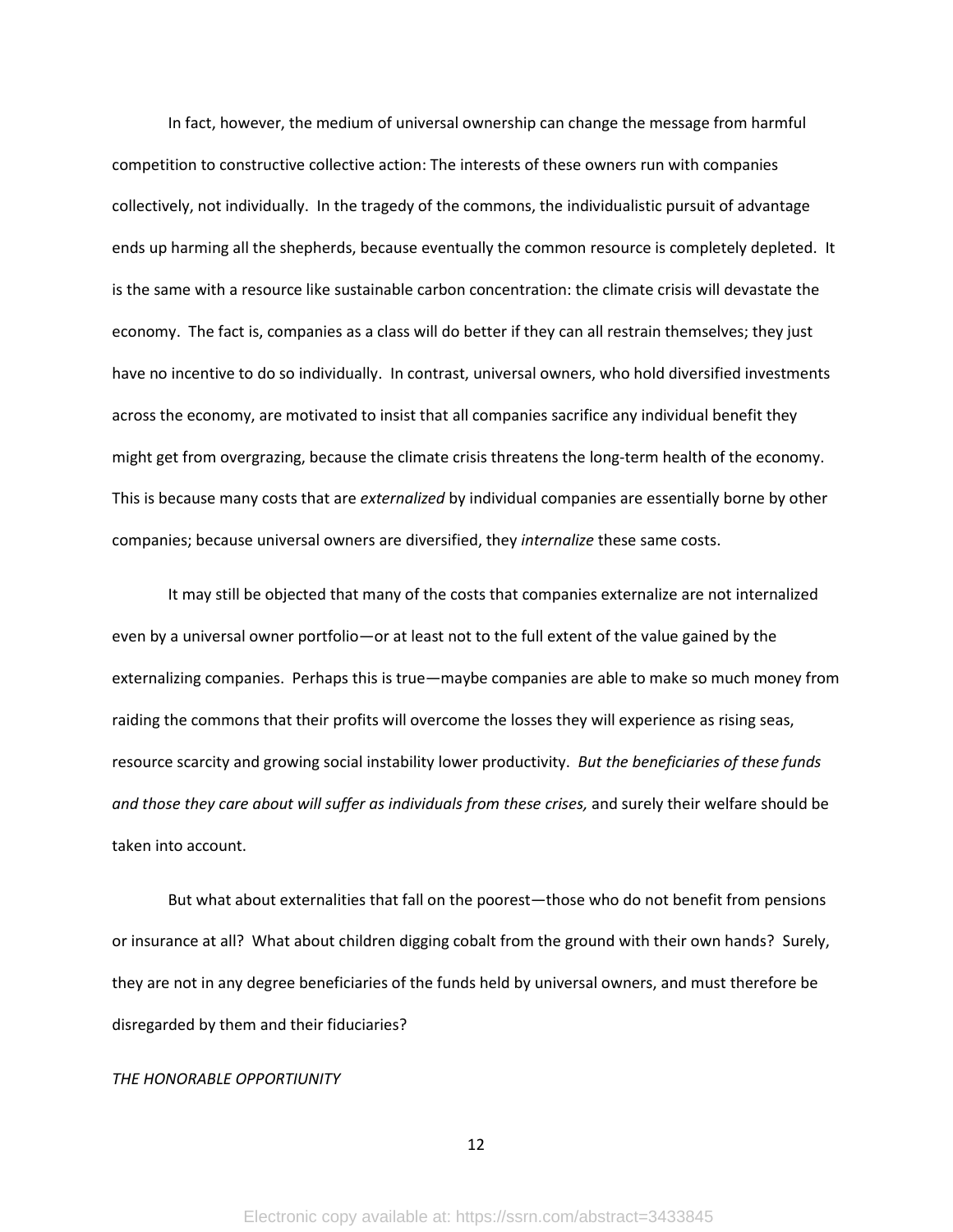The need to answer that last question is depressing, but let me try to meet the objection, as well as many of the concerns I have heard about using universal ownership as a mechanism to create a truly sustainable capitalism.

The claim I am making is not that universal shareholders have the incentive, foresight or power necessary to create a perfectly sustainable system of capitalism. *My claim is that universal shareholders do not have the competitive burden that companies and their managers do, and that this difference can change the game.* Companies cannot be depended upon to make the full financial sacrifices needed to reduce inequality or freshwater depletion at the same time that they are compelled to compete with other companies for profits. That is why current sustainability efforts only target "win-win" opportunities that allow companies to adopt sustainable practices that do not reduce financial returns.

Assigning the initial responsibility for sustainability to universal owners eliminates the burden of competition. Universal owners can choose to impose a rule because (1) it avoids commons grazing that hurts the overall economy return and thus their own returns, (2) it avoids costs that directly affect the welfare of their human beneficiaries or (3) we share a common understanding that some things are wrong (like slavery and child labor). In each case, the solution is more tenable than one that is selfimposed by individual companies, because with universal owner mandates, no single company (or shareholder) will be peculiarly disadvantaged or forced to choose between the right thing and the profitable thing—that decision will already have been made. Profit-oriented decisions will be made within sustainable boundaries, with all companies (and shareholders) relieved of the burden of deciding between profit and sustainability.

### *WHAT IS YOUR MODEL?*

I want to recap by using some economics vocabulary to describe the shift to honorable profit. Market proponents rely on Adam Smith's "invisible hand"—the concept that by allowing each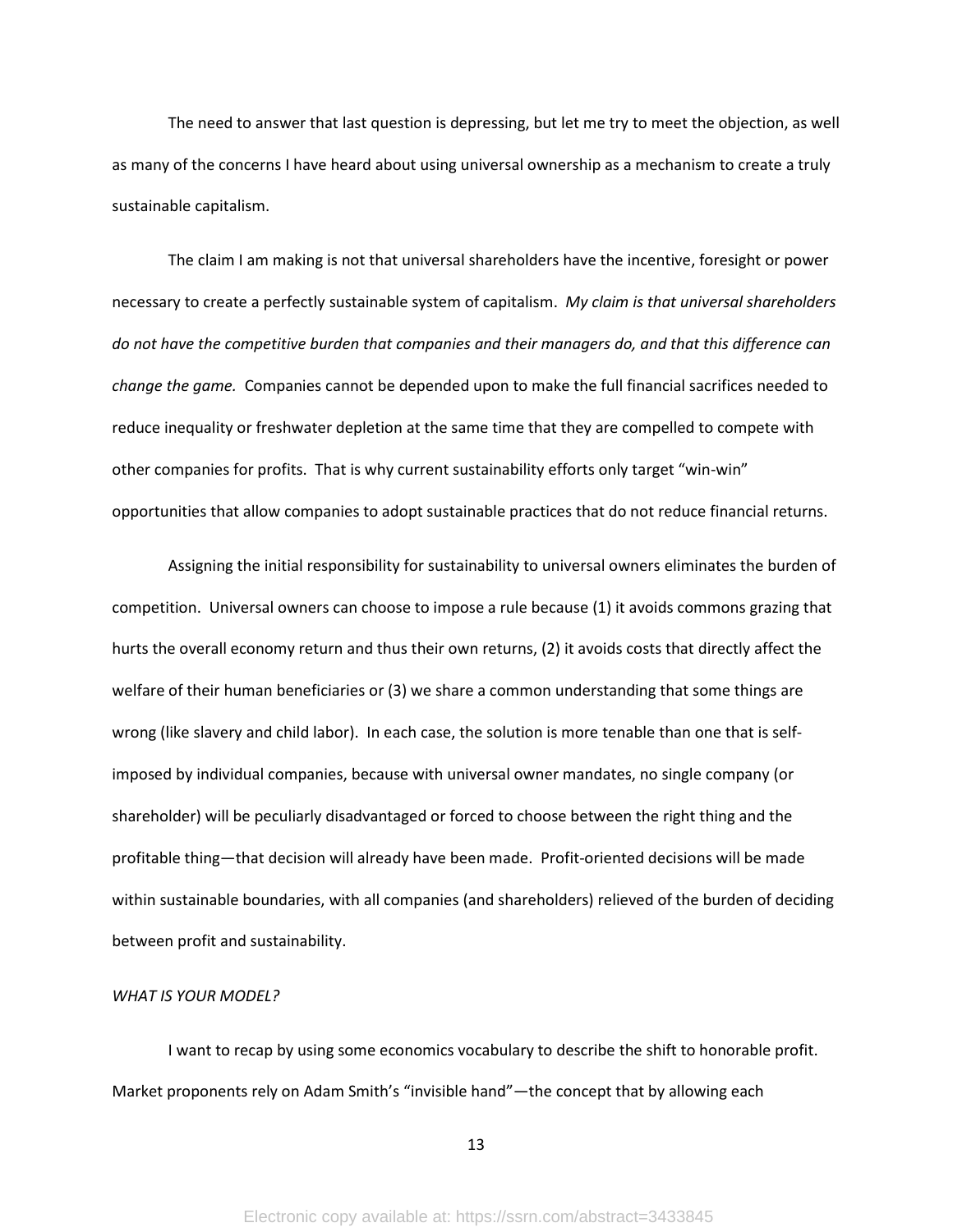participant in the market to pursue their own best interests, societal wealth will be maximized. This is the source of Milton Friedman's famous dictum that the social purpose of corporations is to make profits. While often claiming to reject market fundamentalism, today's sustainability movement nevertheless tries to work within a Friedmanesque construct, as can be seen from the constant refrain that a focus on sustainability over the long run will make more money for shareholders, and that all we really need to do is provide information and education to show that the interests of society and profits ultimately converge if we peer far enough into the future.

This strategy is self-defeating. The sustainability movement should instead be loudly making the point that *the actual economic model of the invisible hand does not work that way.* Two hundred years after Adam Smith intuited the idea of the invisible hand, it was formalized as the First Fundamental Theorem of Welfare Economics, which says that a completely free market (with full information and in which traders bear the full costs and benefits of their trades) will lead to a Pareto optimal equilibrium a situation in which no one can be made better off without making someone else worse off. *In other words, an invisible hand guided by the profit motive—even over the long term--does not account for externalities and does not provide any mechanism for fair distribution.* The Pareto optimal solutions allow those who begin well off to enjoy virtually all the gains of trade and ignore any social or environmental costs that economic activity imposes on third parties.

Thus, it is no surprise that a robust free market has led to lots of wealth on an absolute basis, but also crushing inequality, and dangerous environmental and social costs—it is exactly what the economic model would predict. That is why we must find a mechanism to eliminate market choices that exploit negative externalities and inequality, that is restrict market choices to those that create value and fairly share gains. Universal holders appear to be in the best position to do so, given the current construct of our capital markets.